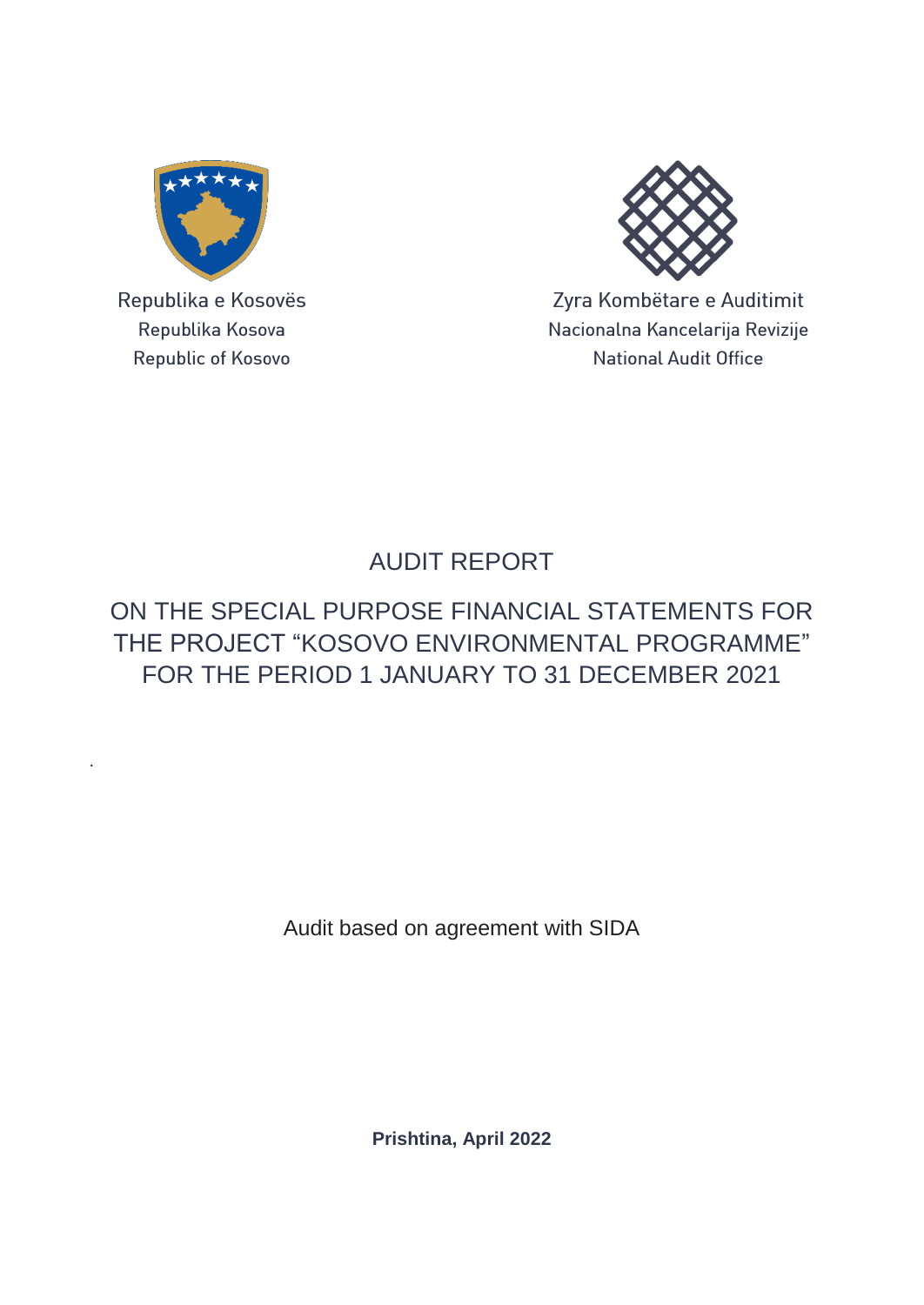# TABLE OF CONTENT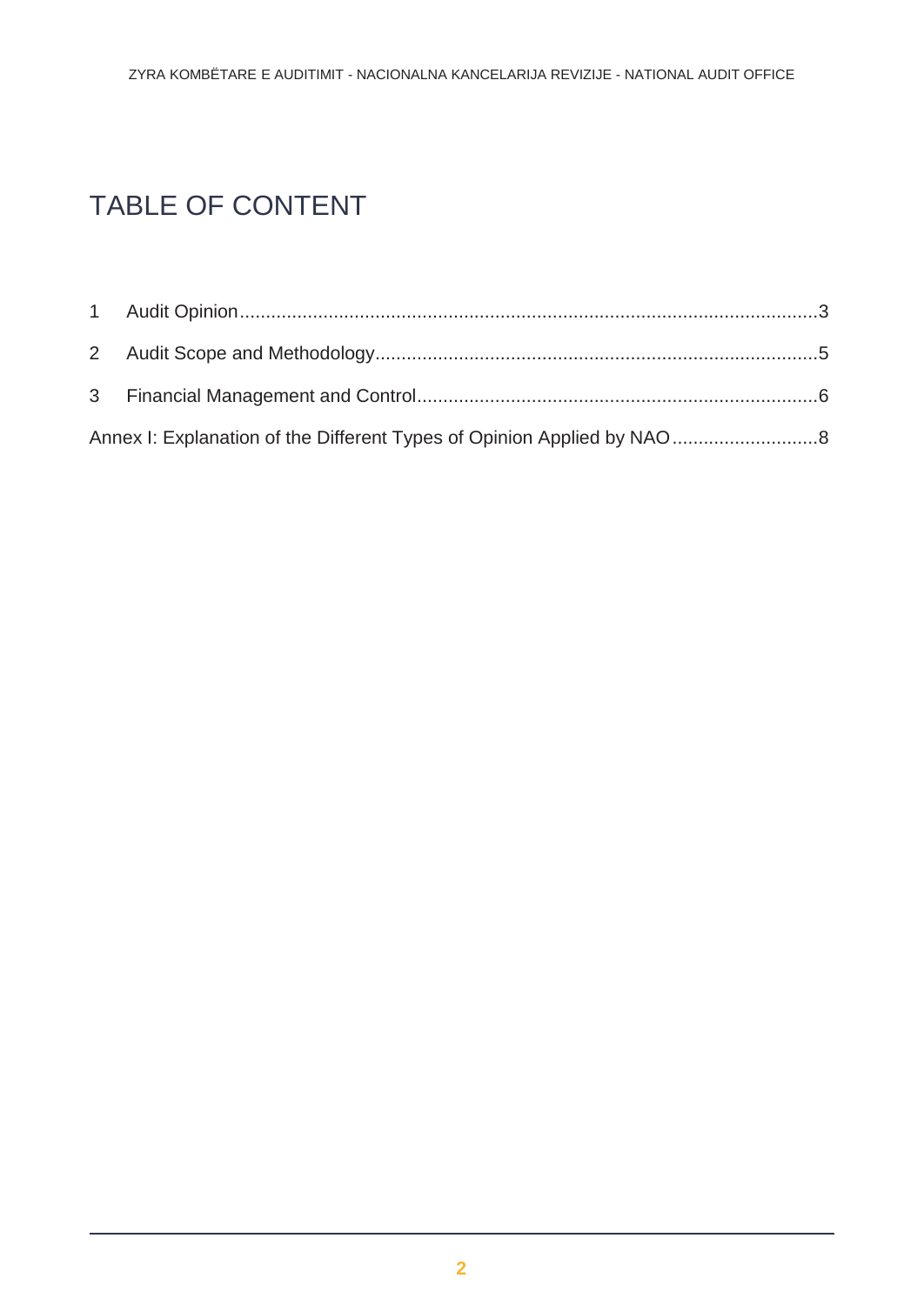# <span id="page-2-0"></span>1 Audit Opinion

This report summarises the key issues arising from the audit of the Annual Financial Statements for Special Purposes for the project "Kosovo Environmental Programme" for the period 1 January to 31 December 2021", which sets out the Opinion of the Auditor General. Examination of the special purpose financial statements for the audit period was carried out in accordance with the International Standards of Supreme Audit Institutions (ISSAIs). Our approach included tests and procedures which were necessary to obtain an opinion on the financial report.

Issues related to managerial reporting, controls and implementation of recommendations are presented in the Management Letter prepared in addition to the audit report.

### 1.1 Audit Opinion on Annual Financial Statements on the project Kosovo Environmental Programme

Our audit of the special-purpose financial statements considers compliance with reporting requirements under the agreement and the quality and accuracy of the information presented in the financial statements.

### **Unmodified opinion**

We have audited the special-purpose financial statements of the SIDA funded project on Kosovo Environmental Programme for the period 1 January 2021 to 31 December 2021, which involves a summary of funds resources and expenditures incurred, statement of application for withdrawal of funds and disclosures.

In our opinion, the special-purpose annual financial statements of the Project on Kosovo Environmental Programme for the period 1 January 2021 to 31 December 2021, give a true and fair view in all material respects, in accordance with reporting requirements agreed by both parties and in accordance with the principles of cash based accounting.

### **Basis for the Opinion**

We conducted our audit in accordance with International Standards of Supreme Audit Institutions (ISSAIs). Our responsibilities under those standards are further described in the *Auditor's Responsibilities for the Audit of the Financial Statements* section of our report. We believe that the audit evidence we have obtained is sufficient and appropriate to provide a basis for our opinion.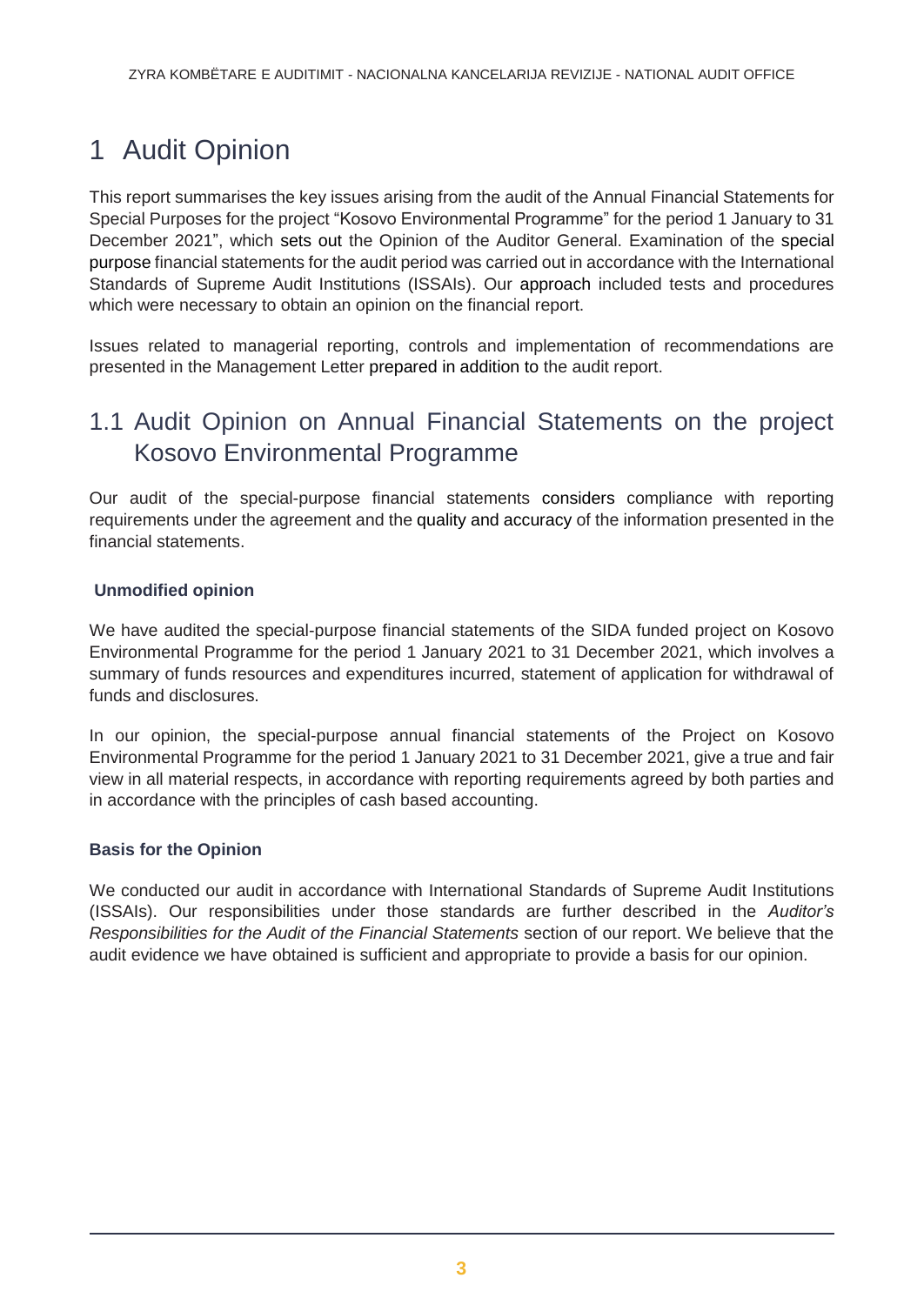### **Emphasis of Matter – Basis of accounting**

1. We would like to draw your attention to the fact that the special-purpose financial statements have been prepared in compliance with special purpose framework. As a result, they cannot be used for any other purpose.

Our audit opinion was not modified in this respect.

### *Responsibilities of Management and Those Charged with Governance for the Annual Financial Statements*

The Ministry of Environment, Spatial Planning and Infrastructure is responsible for the project implementation and for the management of financial resources from SIDA. The latter is also responsible for the preparation and fair presentation of special-purpose financial statements in accordance with the Agreement entered into between the Government of Kosovo (represented by MESPI) and the Swedish International Development Cooperation Agency. SIDA financial support consists of two parts: a direct contribution to the Government (Treasury), and payments for technical assistance. MESPI is responsible for bookkeeping as well as preparation and fair presentation of annual financial statements.

The Chief Administrative Officer is responsible to ensure the oversight of MESPI's financial reporting process.

#### **Auditor General's Responsibility for the audit of AFS**

We conducted our audit in accordance with the Law on National Audit Office and INTOSAI Framework of Professional Pronouncements (IFPP). This law and these standards require that we honour the ethical criteria and plan and carry out the audit to obtain reasonable assurance that the financial statements are free from material misstatements.

The audit involves performing procedures to obtain evidence about the financial records and disclosures in the special-purpose financial statements. The procedures selected depend on the auditor's judgment, including the assessment of the risks of material misstatement in the AFS, whether due to fraud or error. The audit also includes assessing the appropriateness of accounting policies used and the reasonableness of accounting estimates made by the Management, as well as assessing the presentation of the financial statements.

In carrying out the risk assessment procedure, we consider the relevant internal control in relation to the preparation of the financial statements by the entity, but not for the purpose of expressing an opinion on its effectiveness. However, we will communicate in written any significant shortcoming in internal control relevant to the audit of the financial statements, which we identify during the audit.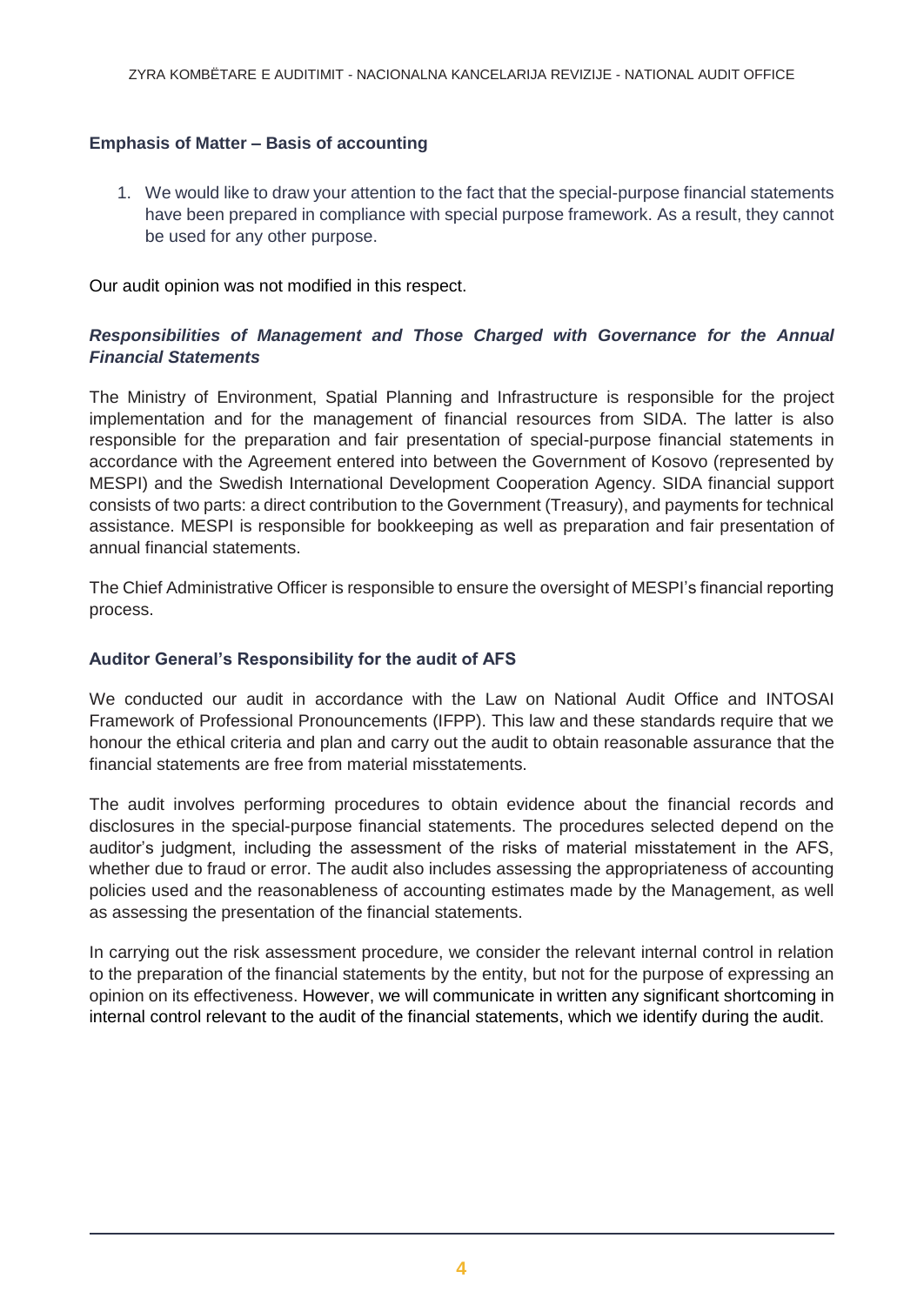## <span id="page-4-0"></span>2 Audit Scope and Methodology

The National Audit Office (NAO) under the agreement/contract with the Swedish International Development Cooperation Agency (SIDA), is responsible for execution of the financial and compliance audit. This audit involves the examination and evaluation of annual financial statements/annual financial report and other financial records as follows:

- Whether the financial statements give a true and fair view of the accounts and financial matters for the audit period;
- Whether the financial records, systems and transactions comply with applicable laws and regulations;
- Whether the financial report complies with the SIDA Financial Reporting Guidelines, as set out in the Agreement, together with the Annexes, between SIDA and the Ministry of Environment, Spatial Planning and Infrastructure ;
- Appropriateness of internal control functions;
- Whether all needed actions on implementation of recommendations have been taken;
- Whether the closing balance of the previous period is the same as the current opening balance; and
- For all matters arising from or relating to the audit.

MESPI reports in compliance with the established reporting framework and requirements of special agreement entered into by Governments of Kosovo, represented by MESPI and Sweden, represented by the Swedish International Development Cooperation Agency (SIDA). In regard to the funds spent, MESPI should provide Sweden with quarterly financial reports and one annual financial report, according to the set deadlines.

Audit methodology was focused on examining financial records and transactions, including supporting documentation. We have established the level of in-depth testing required to obtain evidence supporting the Auditor General's opinion.

Audit findings should not be regarded as representing a comprehensive statement of all the weaknesses which exist, or all improvements which could be made to the systems and procedures operated.

Findings related to the audit opinion on annual financial statements are presented in this report.

Whilst findings related to financial management aspect, internal audit function, and compliance issues are summarised in the Management Letter as well as the findings based on agreed procedures.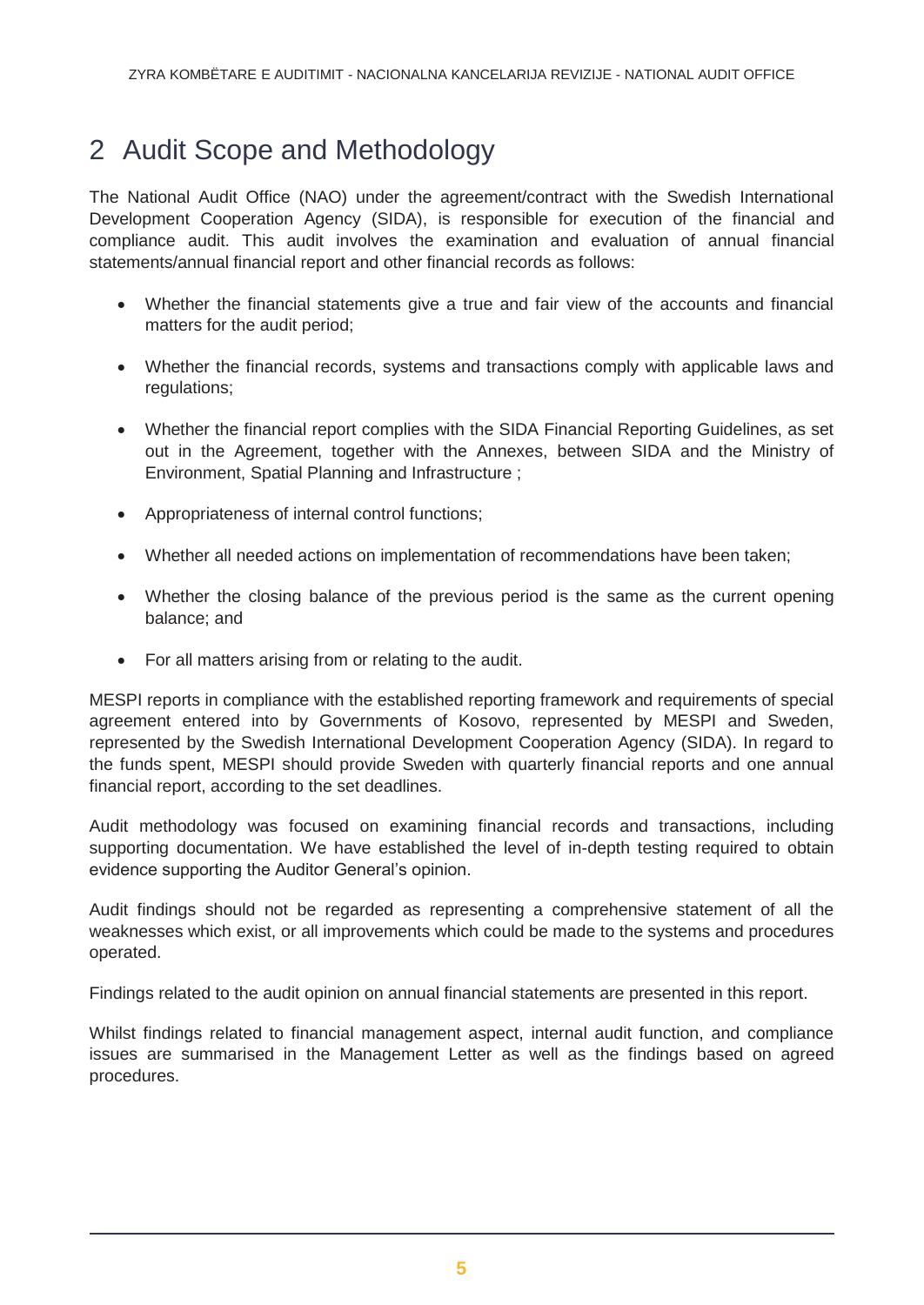# <span id="page-5-0"></span>3 Financial Management and Control

In this chapter we present a summarised information on sources of budget funds and expenditures of funds.

## 3.1 Financial Management and Control Conclusion

The financial system and controls over reporting are generally good. However, the implementation of planned activities was followed by weaknesses, which has been addressed in the Management Letter. As for the agreed procedures, we have not identified any shortcomings.

### 3.2 Budget planning and execution

The final budget had no changes from the initial budget. In 2021, KEP did not have any expenditures as it did not carry out the planned activities thus the designated funds for expenditure were returned to the donor.

|  | Table 1. Expenditures by budget lines of SIDA (in $\epsilon$ ) – rounded figures |  |
|--|----------------------------------------------------------------------------------|--|
|  |                                                                                  |  |

| Description                        | Planned<br>budget | 2021<br>Outturn | 2020<br>Outturn | 2019<br>Outturn |
|------------------------------------|-------------------|-----------------|-----------------|-----------------|
| <b>Types of expenditures/total</b> | 152,000           | 0               | 107,066         | 176,819         |
| <b>Goods and Services</b>          | 152,000           |                 | 107,066         | 176,819         |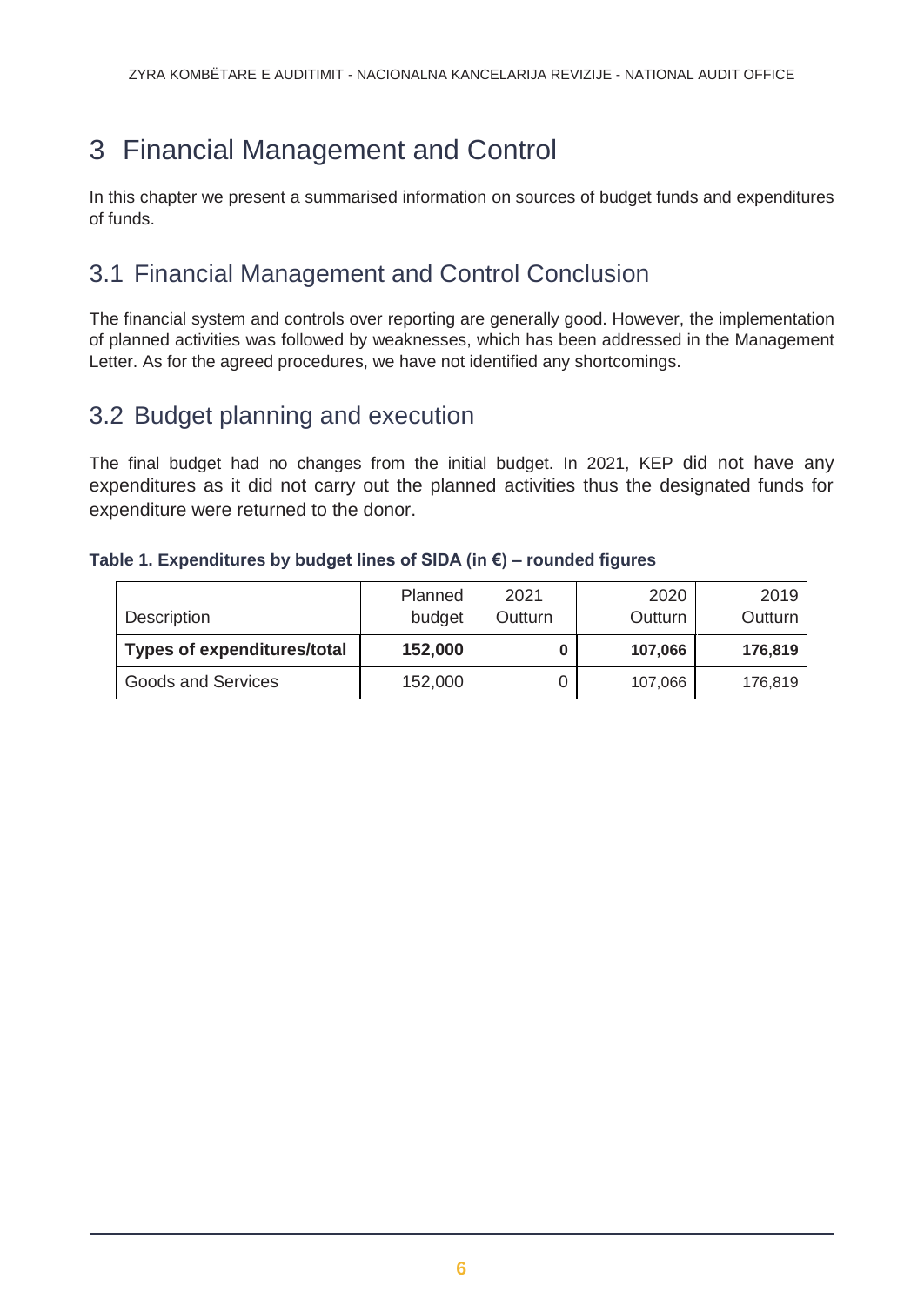Vlora Spanca, Auditor General

Naser Arllati, Assistant Auditor General

Blerina Krasniqi, Head of Audit

Albana Kadriu, Team leader

Astrit Bllaca, Team member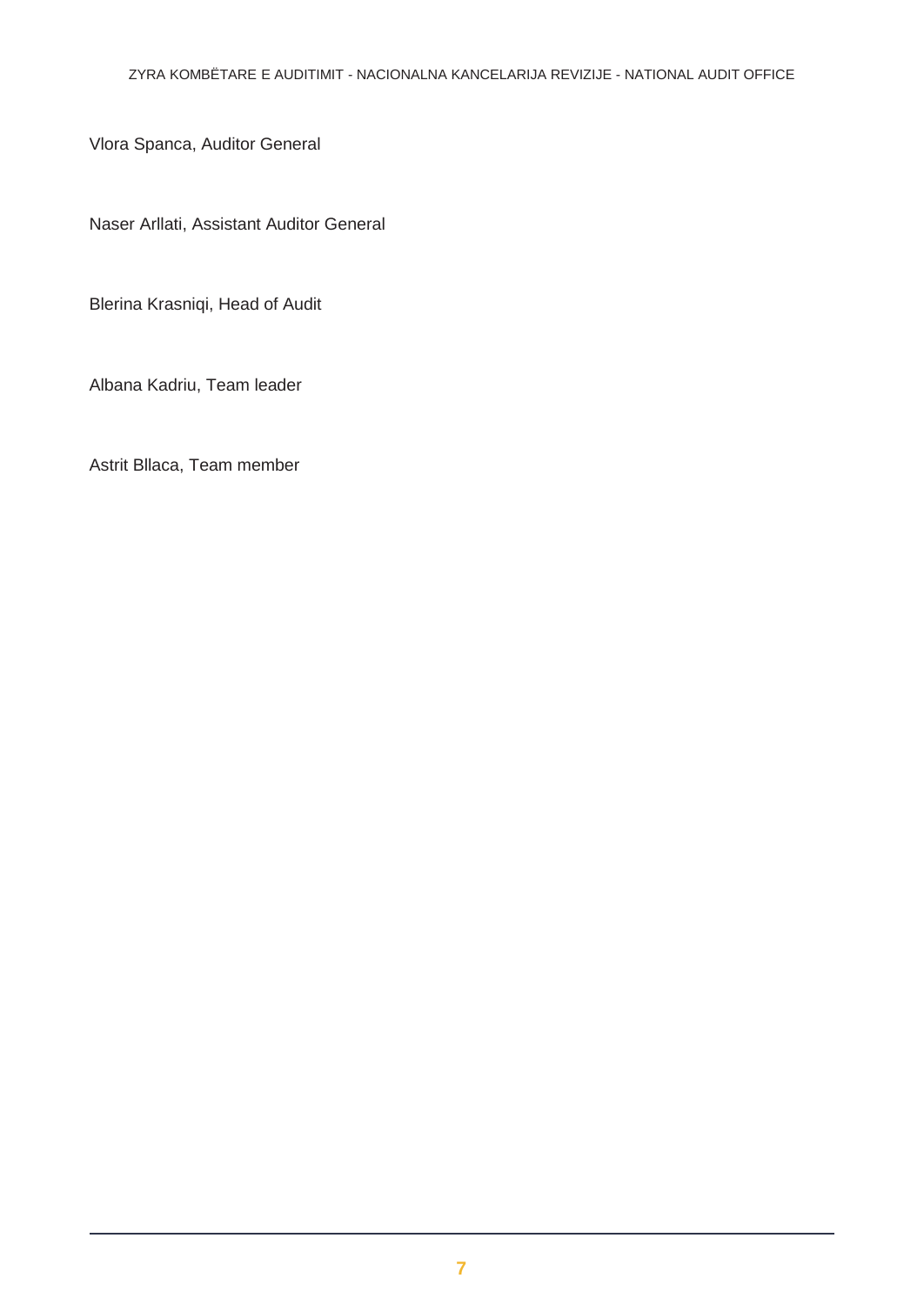## <span id="page-7-0"></span>Annex I: Explanation of the Different Types of Opinion Applied by NAO

### **(Extract from ISSAI 200)**

### *Form of opinion*

147. The auditor should express **an unmodified opinion** if it is concluded that the financial statements are prepared, in all material respects, in accordance with the applicable financial framework.

If the auditor concludes that, based on the audit evidence obtained, the financial statements as a whole are not free from material misstatement, or is unable to obtain sufficient appropriate audit evidence to conclude that the financial statements as a whole are free from material misstatement, the auditor should modify the opinion in the auditor's report in accordance with the section on "Determining the type of modification to the auditor's opinion".

148. If financial statements prepared in accordance with the requirements of a fair presentation framework do not achieve fair presentation, the auditor should discuss the matter with the management and, depending on the requirements of the applicable financial reporting framework and how the matter is resolved, determine whether it is necessary to modify the audit opinion.

### *Modifications to the opinion in the auditor's report*

151. The auditor should modify the opinion in the auditor's report if it is concluded that, based on the audit evidence obtained, the financial statements as a whole are not free from material misstatement, or if the auditor was unable to obtain sufficient appropriate audit evidence to conclude that the financial statements as a whole are free from material misstatement. Auditors may issue three types of modified opinions: a qualified opinion, an adverse opinion and a disclaimer of opinion.

### *Determining the type of modification to the auditor's opinion*

152. The decision regarding which type of modified opinion is appropriate depends upon:

• The nature of the matter giving rise to the modification – that is, whether the financial statements are materially misstated or, in the event that it was impossible to obtain sufficient appropriate audit evidence, may be materially misstated; and

 The auditor's judgment about the pervasiveness of the effects or possible effects of the matter on the financial statements.

153. The auditor should express **a qualified opinion** if: (1) having obtained sufficient appropriate audit evidence, the auditor concludes that misstatements, individually or in the aggregate, are material, but not pervasive, to the financial statements; or (2) the auditor was unable to obtain sufficient appropriate audit evidence on which to base an opinion, but concludes that the effects on the financial statements of any undetected misstatements could be material but not pervasive.

154. The auditor should express **an adverse opinion** if, having obtained sufficient appropriate audit evidence, the auditor concludes that misstatements, individually or in the aggregate, are both material and pervasive to the financial statements.